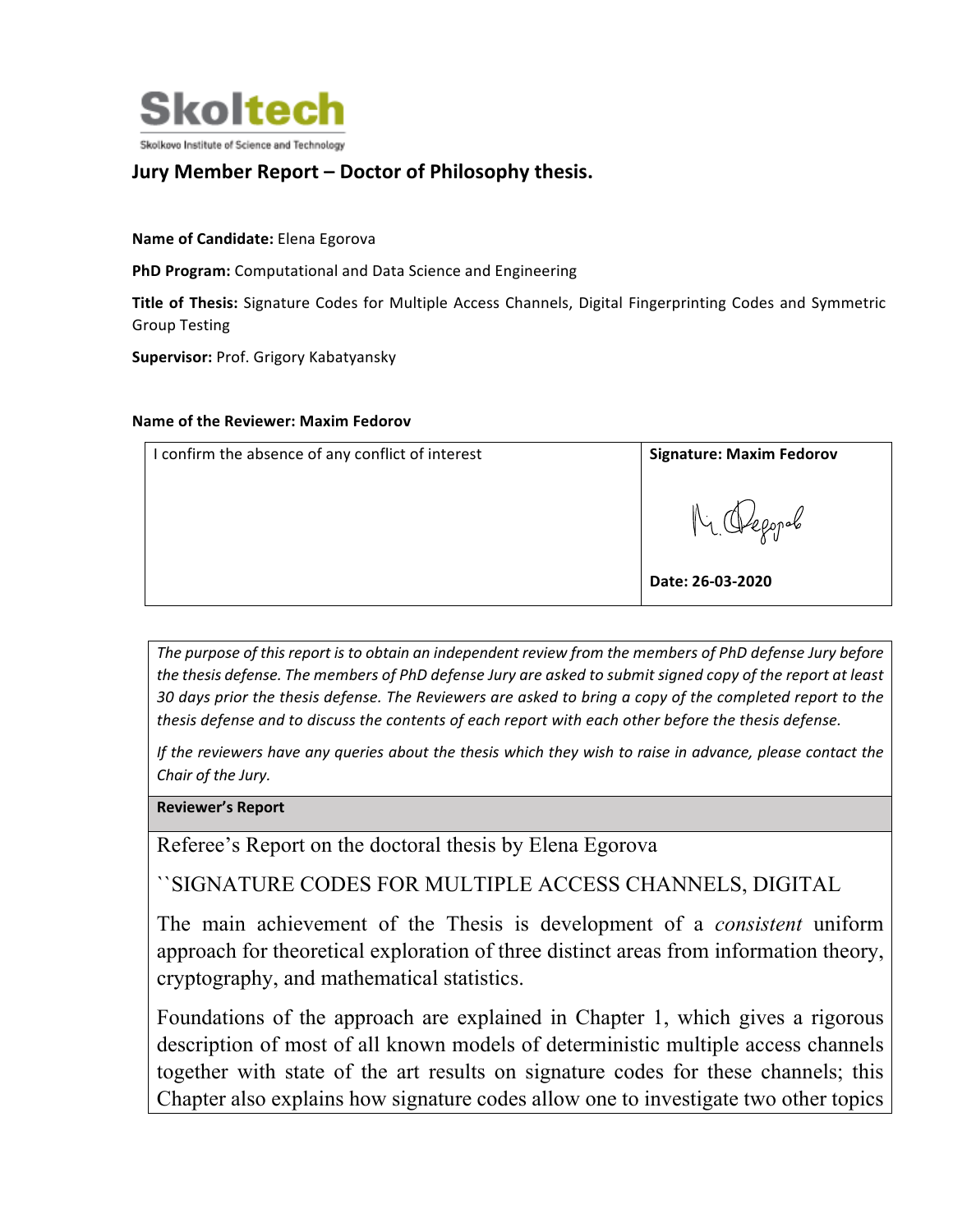of the dissertation, namely, digital fingerprinting codes, especially for multimedia protection, and non-adaptive group testing.

I note that signature codes for multiple access channels play the key role in this approach (and, consequently, in the Thesis); consequently, Chapter 2 and Chapter 3 deal with signature codes for three different channels, namely, A-channel, Bchannels and weighted binary adder channel. I would like to emphasize that this work presents the first explicit construction of signature codes for A-channel with a polynomial in code length complexity of decoding. Also let me note that nontrivial upper (i.e., non-existence) and lower (existence) bounds for B-channel were unknown before the Egorova's results.

In the last chapter the author shown that the results of previous chapters are general and can be applied to other areas. For instance, the signature codes for A-channel transform can be converted into good digital multimedia fingerprinting codes as well as into efficient non-adaptive group testing procedures for the so-called symmetric model.

Finally, I would like to say that the Thesis is clearly written, it has a logical structure and it is good illustrated by formulae and figures. Its results were presented on more than dozen international conferences, and they were published in three journal papers (international) and four conference proceedings (also international). The overall amount of published works is well above the Skoltech standards (and greatly exceeds international standards for a PhD in this area).

The results are novel and original; the author is the main contributor to these results as far as I can judge.

Summarising of the above I think that the thesis is of excellent quality and it certainly satisfies Skoltech standards for a PhD thesis; therefore, I recommend that the candidate should defend the thesis by means of a formal thesis defense.